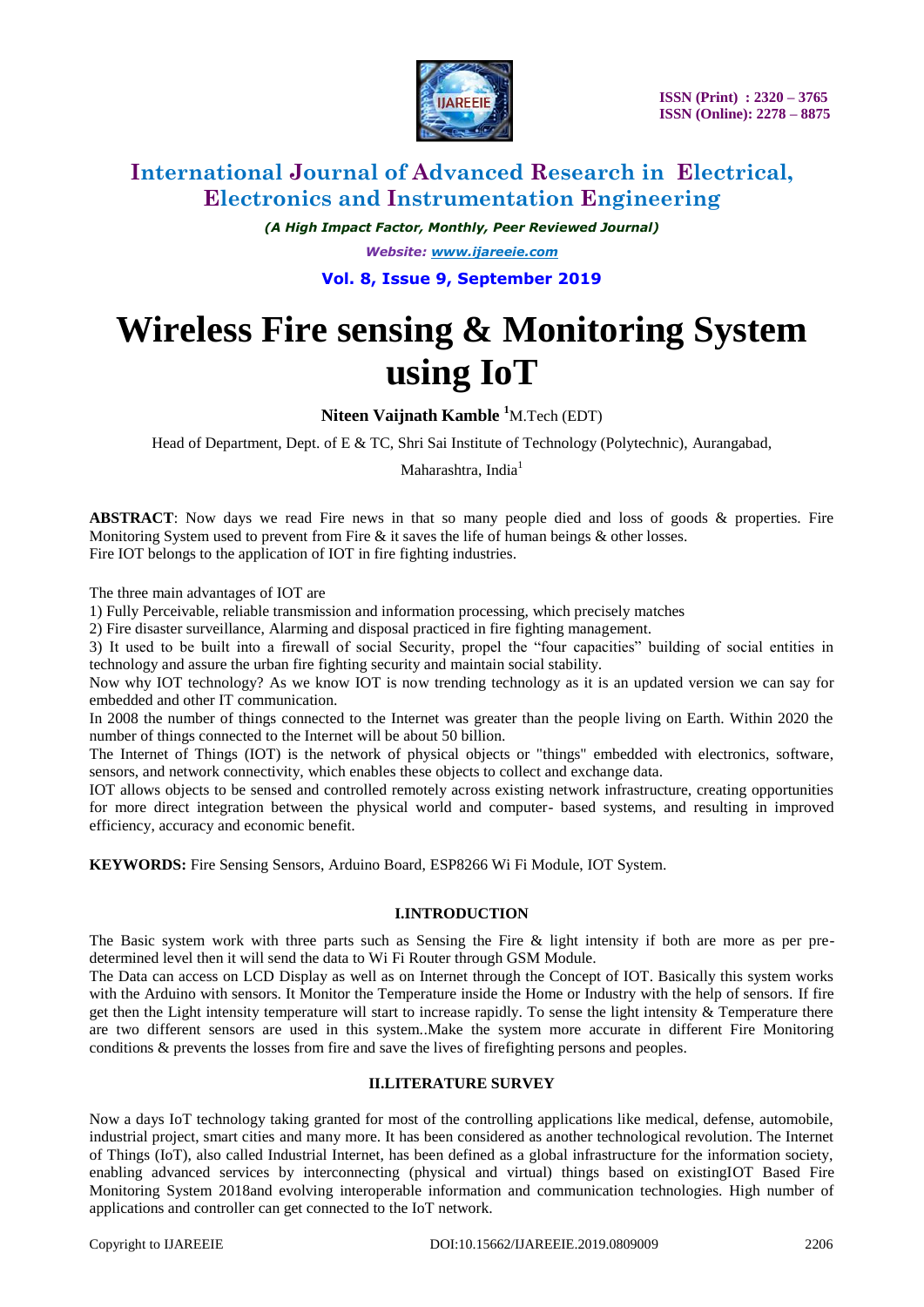

 **ISSN (Print) : 2320 – 3765 ISSN (Online): 2278 – 8875**

# **International Journal of Advanced Research in Electrical, Electronics and Instrumentation Engineering**

*(A High Impact Factor, Monthly, Peer Reviewed Journal)*

*Website: [www.ijareeie.com](http://www.ijareeie.com/)*

### **Vol. 8, Issue 9, September 2019**

Therefore with the help of IoT technology we can develop a low cost Fire Monitoring system. New innovative technology revolves around how much a product is capable of implementing along with its price.

The light Intensity sensors and Temperature sensors work together so give more sensitive result with Fire.

With the help of IoT it's possible to check Light intensity  $\&$  Temperature of the particular destination and make decision to how prevent or avoid from the fire. IoT based system gives wireless data available to user on mobile, and at workstation easily.

Its Time saving and convenient system to handle any one easily.

#### **III.PROPOSED METHODOLOGY AND DICCUSSION**



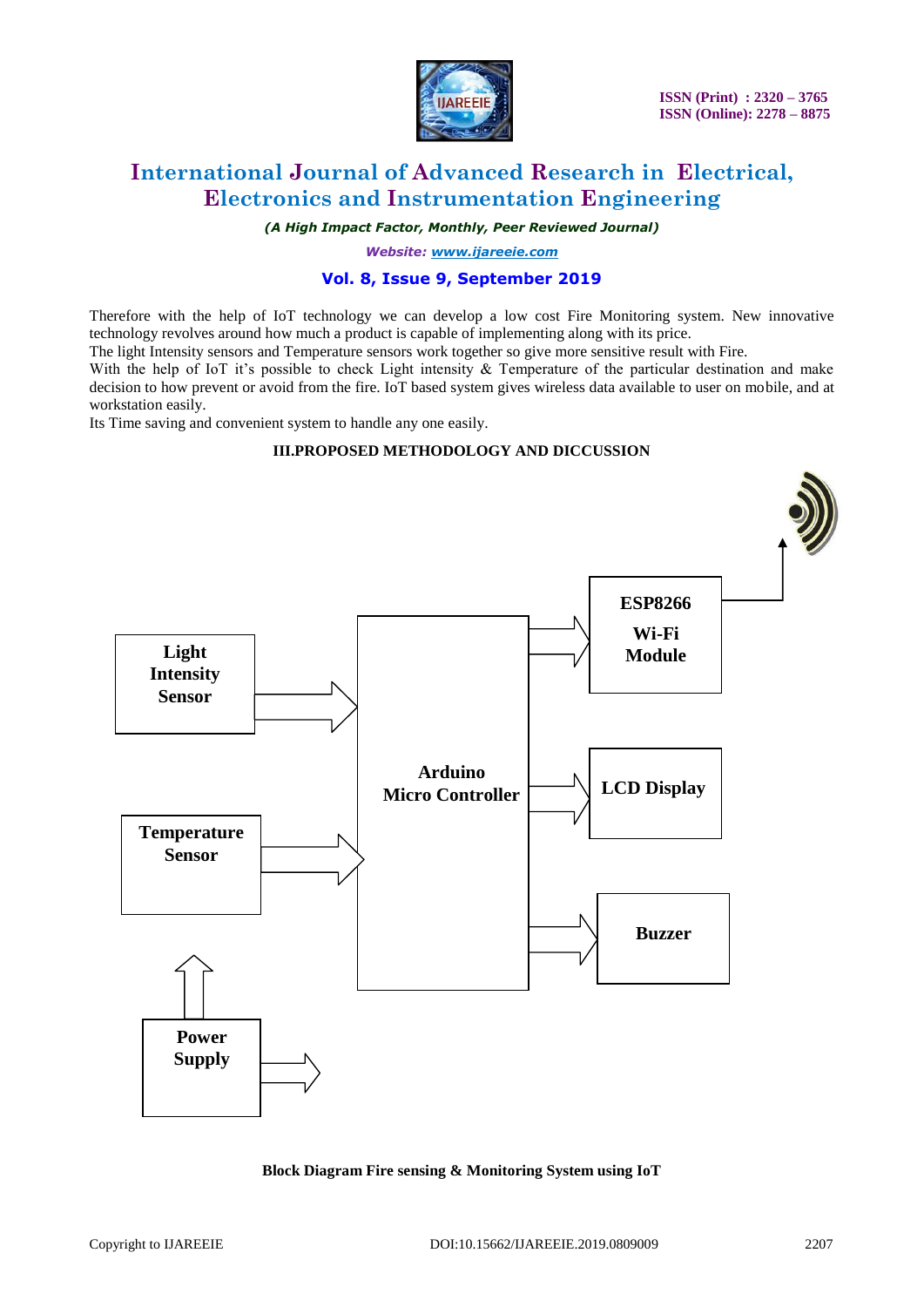

*(A High Impact Factor, Monthly, Peer Reviewed Journal) Website: [www.ijareeie.com](http://www.ijareeie.com/)* **Vol. 8, Issue 9, September 2019**



**Circuit Diagram of Fire sensing & Monitoring System using IoT**

**IV.EXPERIMENTAL RESULTS WITH FIGURES**



**System Hardware Board**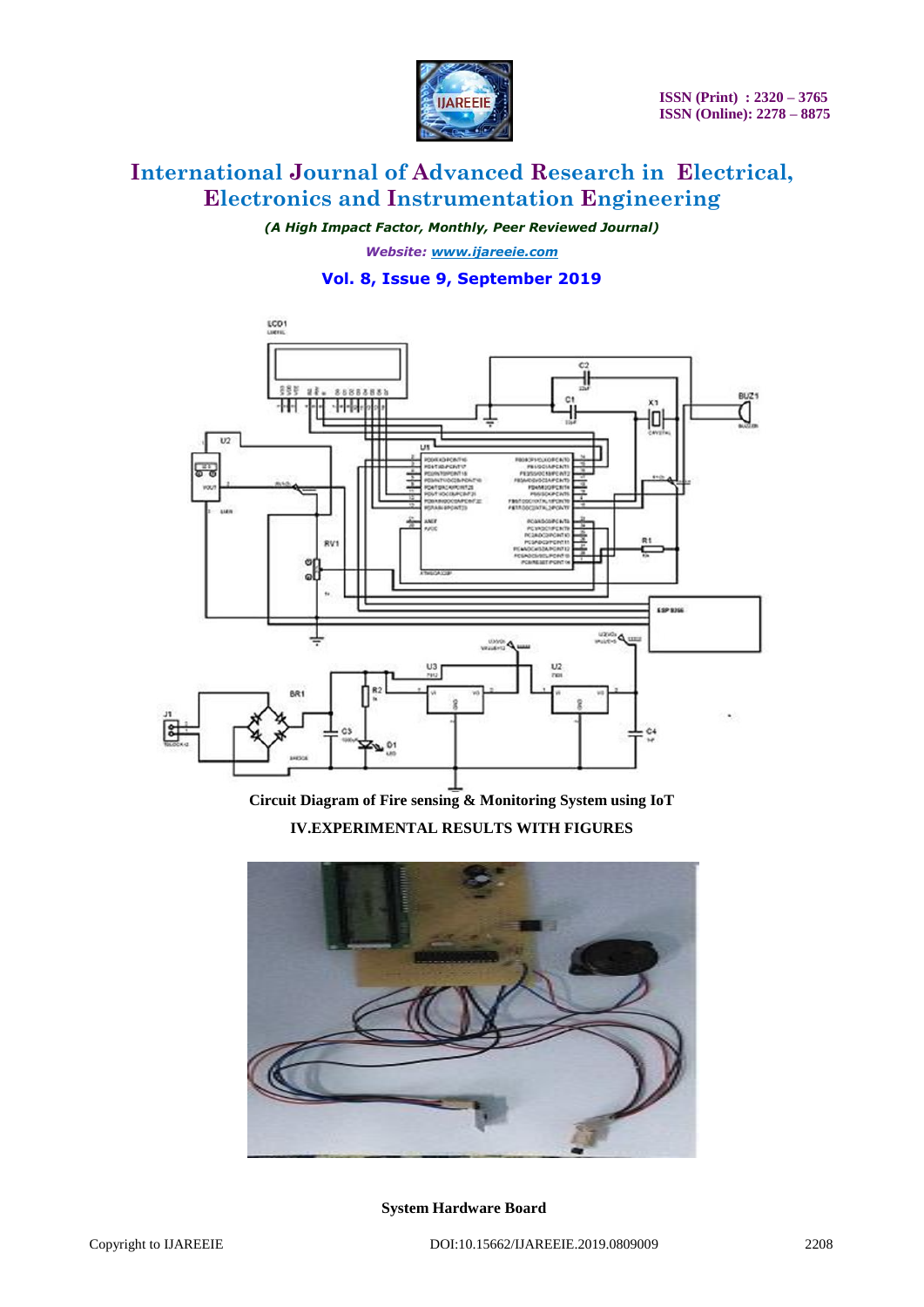

*(A High Impact Factor, Monthly, Peer Reviewed Journal)*

*Website: [www.ijareeie.com](http://www.ijareeie.com/)*

### **Vol. 8, Issue 9, September 2019**

| \$ 31 1.20KB/s 图                                   | 6:51 PM | $0$ $\otimes$ 42% |  |
|----------------------------------------------------|---------|-------------------|--|
| Www.iotsystem.in/index19169.php                    |         |                   |  |
| welcome Fire monitoring system, Nielit, Aurangabad |         |                   |  |
| Temperature: 24<br>Light: 5<br>Result: 0           |         |                   |  |
|                                                    |         |                   |  |

**Fire sensing &monitoring data result accessed on internet page.**

The result access on LCD display in build on the system and same data access as wireless using Wi Fi module. The Temperature shows in Degree Celsius& light measured inluminance with the specific area in the percentage





This project is intended to bring us a step closer toward a smart system where all appliances and devices Fire Monitoring System is more secure and fast responded as compared to the other system like Fire Sensors. More helpful in Fire disaster surveillance, Alarming and disposal practiced in fire fighting management. It used to be built into a firewall of social Security, building of social entities in technology and assure the urban fire fighting security and maintain social stability Data analysis over the cloud is also simple using the IOT.

#### **REFERENCES**

[1] IoT Based Intelligent Modeling of smart Home Environment for Fire Privation and safety‖ by Faisal Syaed, AnandPaul,AbdulReheman,Journal of Sensor and Actuator Networks (2017)

<sup>[2]</sup> Vinaysagar K N,Kusuma S M, -Fire Monitoing Using Internet of Thingsl, International Research Journal of Engineering and Technology (IRJET), Volume 02, Issue 03, June-2015, page no.1965-1970.